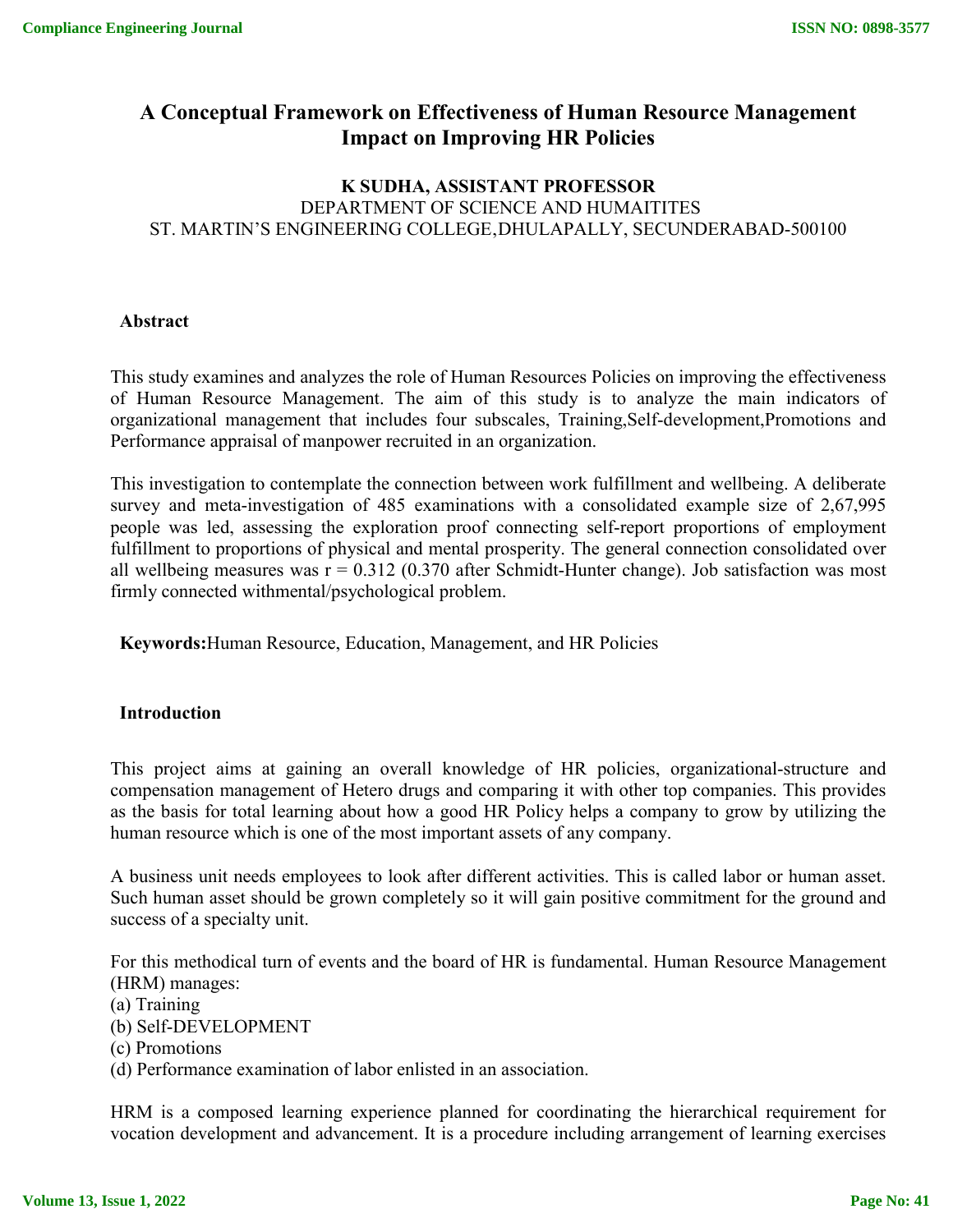intended to gain wanted degree of capability among workers. HRM is a ceaseless procedure and it needs cash. Such venture makes a group of effective, talented and prepared labor which carries achievement and security to a specialty unit. HRM programs offer many advantages to an organisation.

#### **Statement of Problem**

Faragher E B et al (2005) did a meta-examination to contemplate the connection between work fulfillment and wellbeing. A methodical survey and meta-examination of 485 investigations with a joined example size of 267 995 people was directed, assessing the exploration proof connecting selfreport proportions of employment fulfillment to proportions of physical and mental prosperity.The overall correlation combined across all health measures was  $r = 0.312$  (0.370 after Schmidt-Hunter adjustment).

Work fulfillment was most unequivocally related with mental/psychological issues; most grounded connections were found for burnout (redressed  $r = 0.478$ ), self-esteem(r 0.429), discouragement ( $r = 0.428$ ), and anxiety( $r = 0.420$ ). The relationship with subjective physical ailment was more unassuming  $(r = 0.287)$ . Relationships in overabundance of 0.3 were uncommon in this setting. The connections found recommended that work fulfillment level was an imperative calculate affecting the wellbeing of specialists. Organizations ought to incorporate the advancement of push administration approaches to recognize and annihilate work ho nes that cause most work disappointment as portion of any work out pointed at progressing worker wellbeing.

Srivastav Deepak (2005) opines that public sector reforms have brought changes in the managerial function. Bradley, Don E et al (2004) did a survey on Self-employment and job satisfaction: investigating the role of self-efficacy, depression, and seniority. HP Technology (2004) is of the viewpoint that with an increasing number of workers eager to find a greater work/life balance, one has to find out what one can do now to keep the employees happy.

Improve your employees' job satisfaction by providing workers with responsibility Staff

WorkZ (2004), in his job satisfaction and retention survey found out that salary has become the top issue as to why people "stay," or "leave" their organization for another.

Sial (2011) the motivation behind this examination is to test into the impacts of HRM practices in particular advancement, execution assessment and pay on hierarchical duty of employees of Universities in Pakistan.

(2011) the think about comprehensively assesses the relationship between HPWS and organization commitment and the level of organizational commitment among sexual orientation (male and female), nature of residency (standard and contract workers) and work involvement. Comes about based on academic faculty test of 616 from 22 open division colleges of Pakistan appear that HPWS is emphatically and essentially related with organizational commitment. Kruskal- Wallis test uncovers that there's no critical distinction in organization commitment of male and female scholastic workforce. Ardts et. al.

(2011) the study went beyond previous research on leader-member exchange (LMX) by examining employees who are supervised by more than one boss. Using data from 122 PhDs from a Dutch university, the current study had three research objectives. First, to examine the effects of PhDs' LMX with both their promoter and their assistant promoter on affective organizational commitment (AOC).

#### **Research Objectives**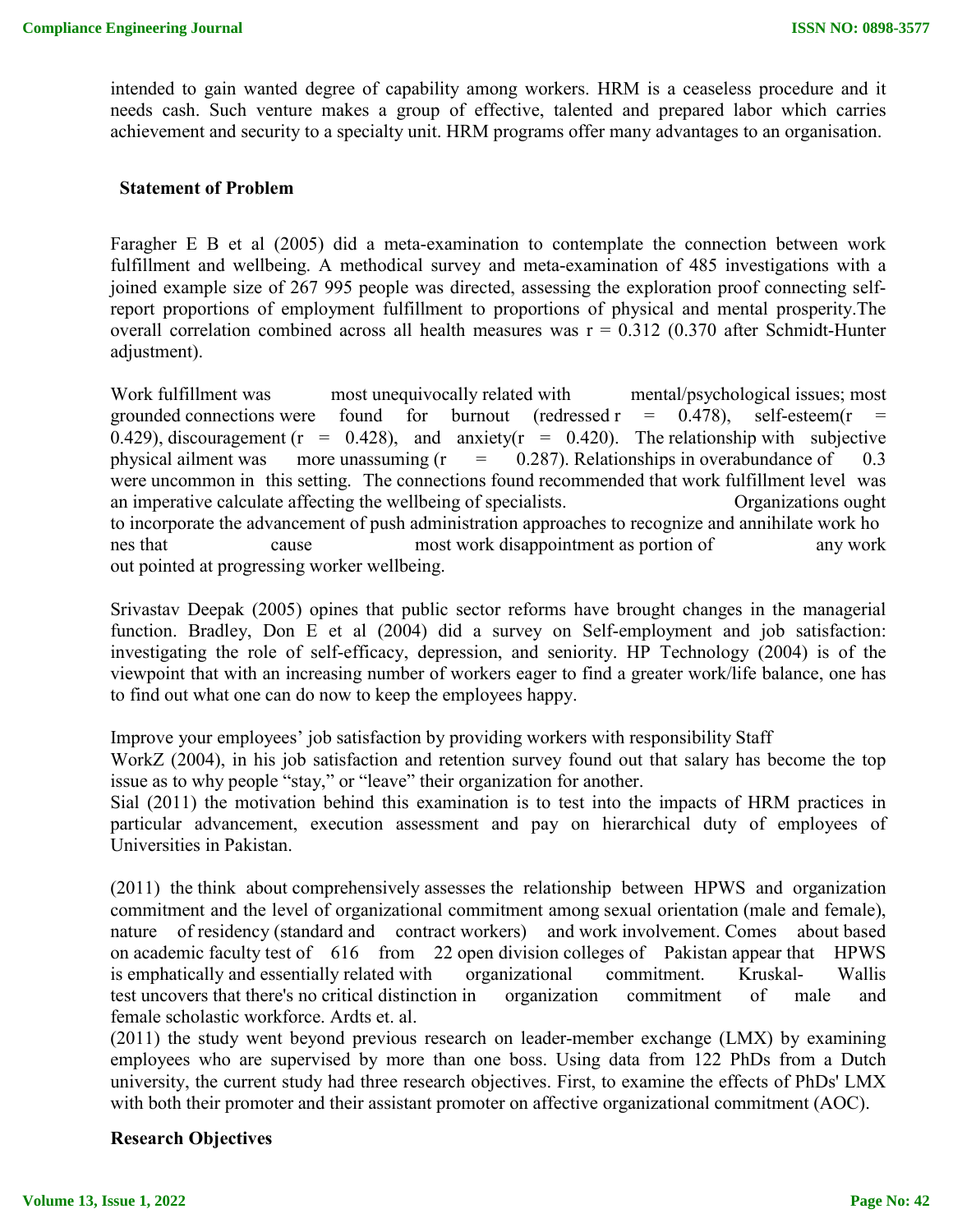To consider the HR Approaches of the company.

To consider the revisions made within the HR Approaches of hetero drugs since the time of incorporation.

To discover out the key strategies that creates the HR policy successful

To incorporate the amendments within the base approach and plan a last policy.

## **Research Questions**

Are you satisfied with the external recruitment sources performed in your organization. Are you satisfied with the monetary reward given on bringing a candidate on board? The induction programme of your organization is informal type. For Employee performance is the training need analyzed in your organization. Who does you report / share if you have any grievances? How often you complaints and grievance being taken care off? How long your superior takes on a complaint (duration of handling process)? To what level the Management is effective in grievance settlement?

## **Research Methodology**

- $\triangleright$  Interview
- $\triangleright$  Observation

# **Data Analysis**

Please indicate the strategies that are available in your organization. Rate how important each strategies are important to you, on a scale from 1 to 5

| S.No           | <b>Strategies</b>                      | <b>Highly</b><br><b>Satisfied</b> | <b>Satisfied</b> | Moderate | <b>Dissatisfied</b> | <b>Highly</b><br><b>Dissatisfied</b> |
|----------------|----------------------------------------|-----------------------------------|------------------|----------|---------------------|--------------------------------------|
| $\mathbf{1}$   | Job Security                           | 30                                | 40               | 20       | 5                   | 5                                    |
| 2              | Promotion<br>Opportunity               | 15                                | 40               | 20       | 15                  | 10                                   |
| $\overline{3}$ | Welfare<br><b>Measures</b>             | 40                                | 35               | 25       | $\theta$            | $\theta$                             |
| $\overline{4}$ | Job rotation<br>New<br>&<br>Assignment | 20                                | 60               | 20       | $\theta$            | $\theta$                             |
| 5              | in<br>Help<br>career<br>development    | 20                                | 65               | 10       | 3                   | $\overline{2}$                       |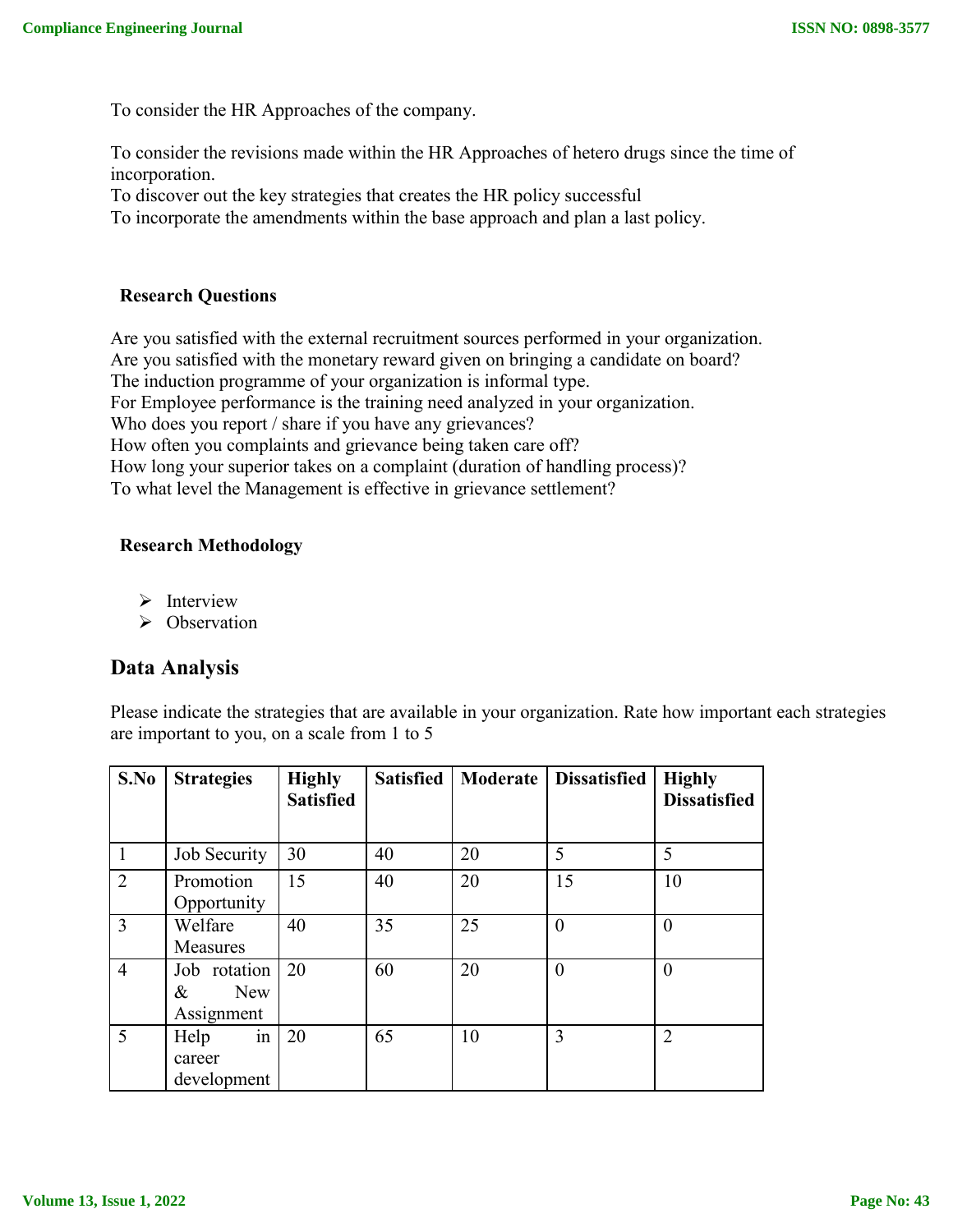

| S.No | <b>Strategies</b> | <b>Highly</b><br><b>Satisfied</b> | Satisfied | Moderate   Dissatisfied   Highly | <b>Dissatisfied</b> |
|------|-------------------|-----------------------------------|-----------|----------------------------------|---------------------|
|      | Job<br>Security   | 30                                | 40        |                                  |                     |



## **Interpretation**

From the above table and graph we can state that 30% employees says highly satisfied for the job security, 40% employees says satisfied for the job security, 20% employees says moderate for the job security, 5% employees says dissatisfied for the job security, 5% employees says highly dissatisfied for the job security.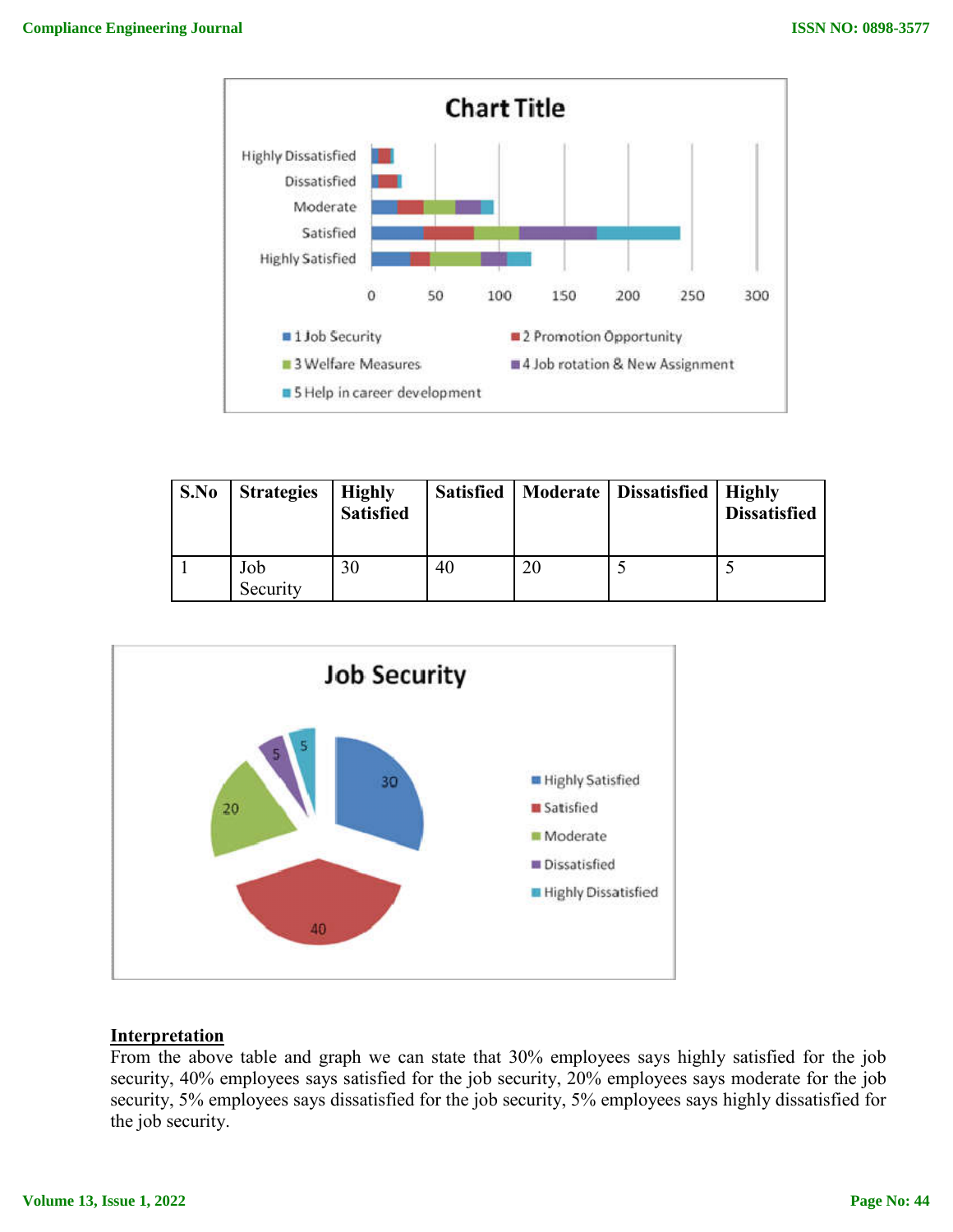|      | TTOMOGON OPPOLITIII)     |                                   |    |    |                                              |                     |
|------|--------------------------|-----------------------------------|----|----|----------------------------------------------|---------------------|
| S.No | <b>Strategies</b>        | <b>Highly</b><br><b>Satisfied</b> |    |    | Satisfied   Moderate   Dissatisfied   Highly | <b>Dissatisfied</b> |
|      | Promotion<br>Opportunity |                                   | 40 | 20 |                                              | 10                  |

### **Promotion opportunity**



#### **Interpretation**

From the above table and graph we can state that 15% employees says highly satisfied for the promotion opportunity, 40% employees says satisfied for the promotion opportunity, 20% employees says moderate for the promotion opportunity, 15% employees says dissatisfied for the promotion opportunity, 10% employees says highly dissatisfied for the promotion opportunity. From the above table and graph we can state that 15% employees says highly satisfied for the promotion opportunity, 40% employees says satisfied for the promotion opportunity, 20% employees says moderate for the promotion

|      |                     |                                   | VV CIIAI C'HICASUI CS |    |                                  |                     |  |
|------|---------------------|-----------------------------------|-----------------------|----|----------------------------------|---------------------|--|
| S.No | <b>Strategies</b>   | <b>Highly</b><br><b>Satisfied</b> | <b>Satisfied</b>      |    | Moderate   Dissatisfied   Highly | <b>Dissatisfied</b> |  |
|      | Welfare<br>Measures | 40                                | 35                    | 25 |                                  |                     |  |

**Welfare measures**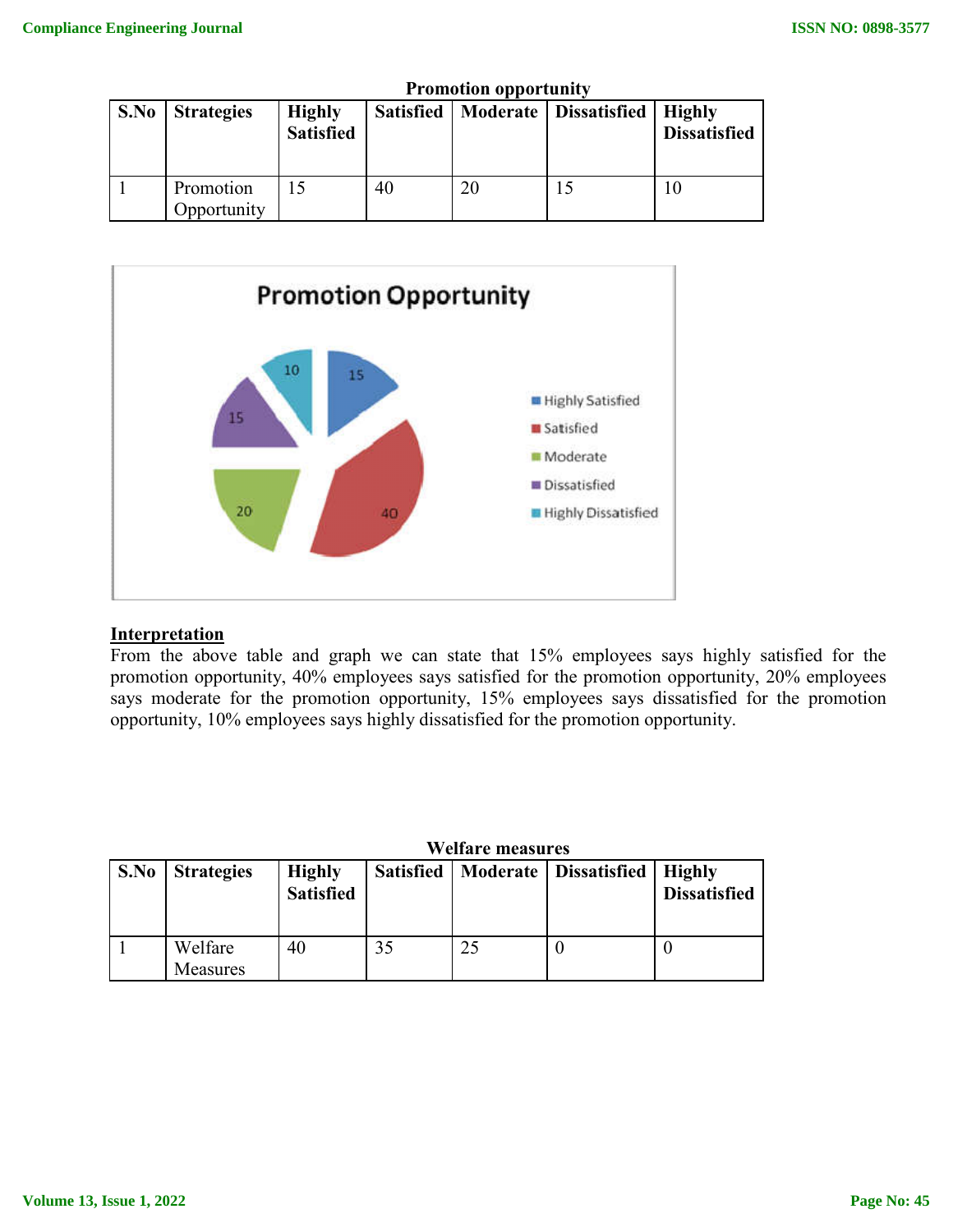

### **Interpretation**

From the above table and graph we can state that 40% employees says highly satisfied for the welfare measures, 35% employees says satisfied for the welfare measures, 25% employees says moderate for the welfare measures, 0% employees says dissatisfied & highly dissatisfied for the welfare measures. m the above table and graph we can state that 40% employees says highly satisfied for the welfare<br>isures, 35% employees says satisfied for the welfare measures, 25% employees says moderate for<br>welfare measures, 0% employee

|      | JUD IWIAUVII                           |                                   |    |    |                                     |                               |  |  |  |
|------|----------------------------------------|-----------------------------------|----|----|-------------------------------------|-------------------------------|--|--|--|
| S.No | <b>Strategies</b>                      | <b>Highly</b><br><b>Satisfied</b> |    |    | Satisfied   Moderate   Dissatisfied | Highly<br><b>Dissatisfied</b> |  |  |  |
|      | Job rotation $\&$ New 20<br>Assignment |                                   | 60 | 20 |                                     |                               |  |  |  |



## **Job Rotation**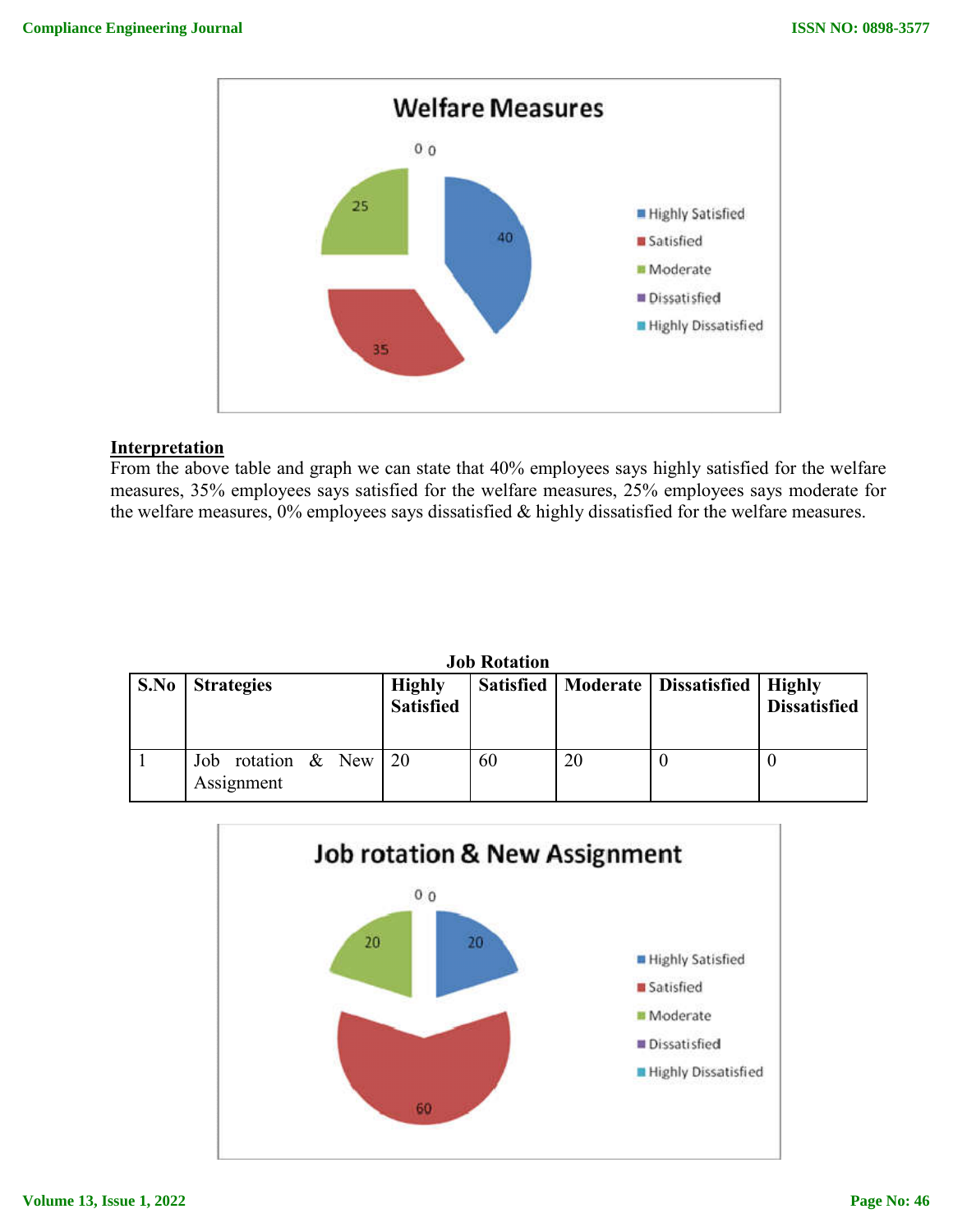#### **Interpretation**

From the above table and graph we can state that 20% employees says highly satisfied for the job From the above table and graph we can state that 20% employees says highly satisfied for the job rotation, 60% employees says satisfied for the Job rotation, 20% employees says moderate for the job rotation, 0% employees says dissatisfied & highly dissatisfied for the job rotation.

|      |                                     | <b>Career Development</b>         |    |    |                                     |                                      |  |
|------|-------------------------------------|-----------------------------------|----|----|-------------------------------------|--------------------------------------|--|
| S.No | <b>Strategies</b>                   | <b>Highly</b><br><b>Satisfied</b> |    |    | Satisfied   Moderate   Dissatisfied | <b>Highly</b><br><b>Dissatisfied</b> |  |
|      | Help<br>1n<br>career<br>development | 20                                | 65 | 10 |                                     |                                      |  |



#### **Interpretation**

From the above table and graph we can state that 20% employees says highly satisfied for the help in career development, 65% employees says satisfied for the help in career development, 10% employees says moderate for the help in career development,  $3\%$  &  $2\%$  employees says dissatisfied & highly dissatisfied respectively for the help in career development.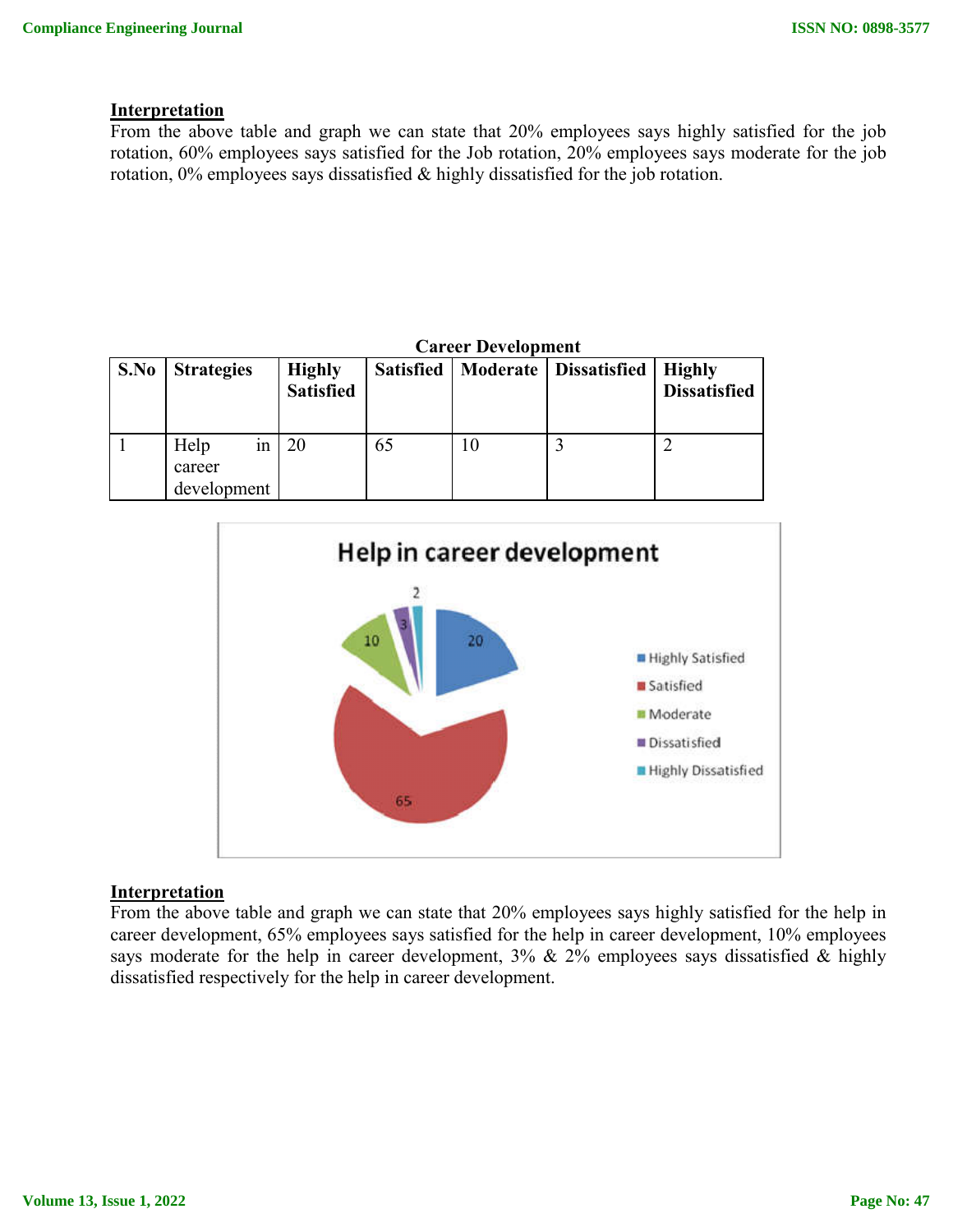## **Rewards and Recognition**

1. Are you satisfied with the monetary rewards? a. Strongly Satisfied b. Satisfied c. Moderate d. Dissatisfied e. strongly Dissatisfied

| Particulars               | Respondents |
|---------------------------|-------------|
| <b>Strongly Satisfied</b> | 30          |
| Satisfied                 | 40          |
| Moderate                  | 10          |
| Dissatisfied              | 10          |
| strongly Dissatisfied     |             |



## **Interpretation**

Above analysis states that 40% of the employees feels satisfied with the monetary rewards, 30% strongly satisfied and the remaining 10% each feels moderate, dissatisfied and strongly dissatisfied.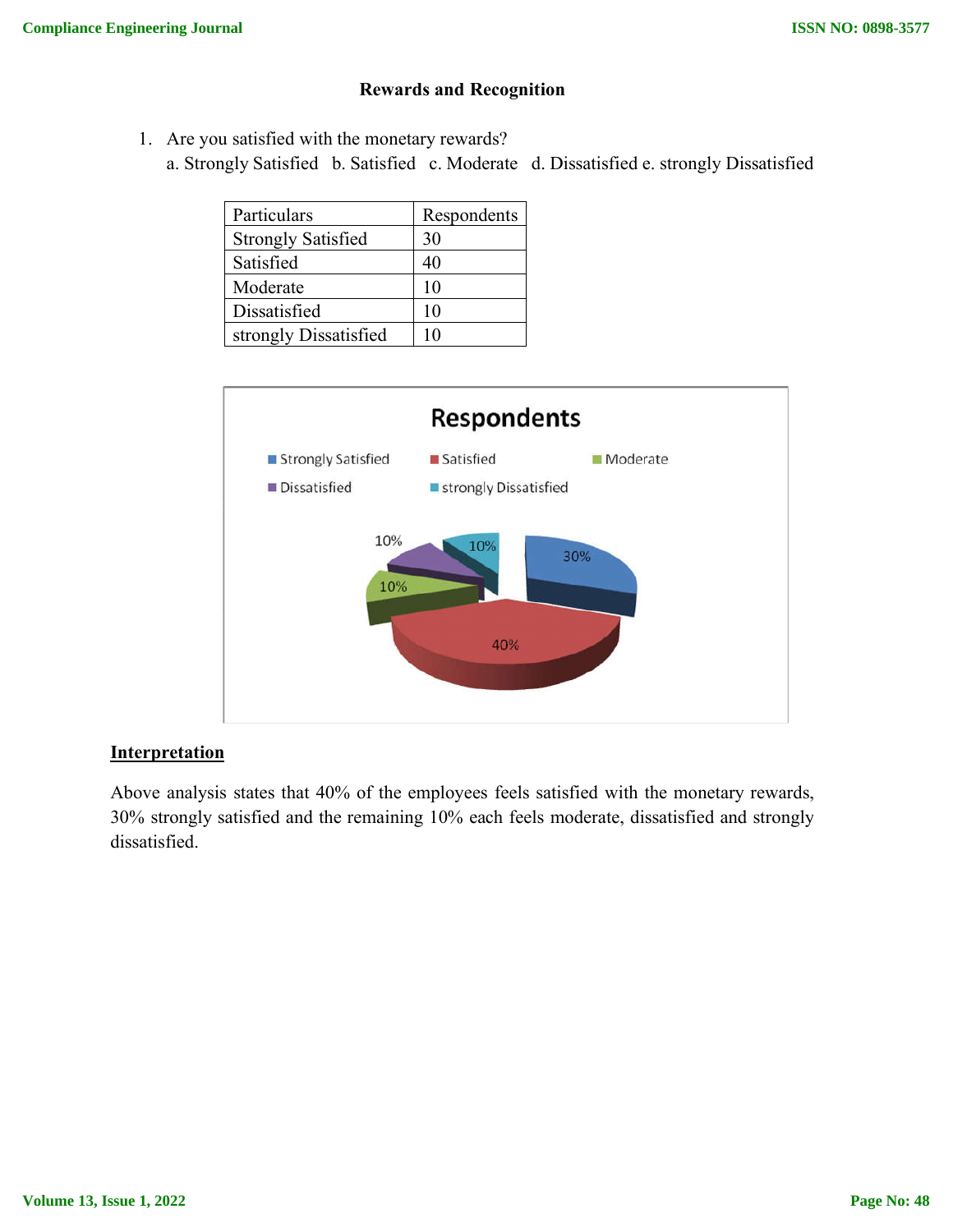Findings

- 1. 40% of the employees satisfied with the external recruitment sources performed in the organization, 20% strongly satisfied, 20% moderate and the remaining 10% each feels dissatisfied and strongly dissatisfied.
- 2. 30% of the employees satisfied with the monetary reward given on bringing a candidate on board, 25% strongly satisfied and the remaining 15% each feels moderate, dissatisfied, and strongly dissatisfied.
- 3. 50% of the employees strongly satisfied with the background checks conduct for employees, 30% satisfied, 10% feels moderate and the remaining 5% each feels dissatisfied and strongly dissatisfied.
- 4. 50% of the employees satisfied with the monetary limits given to you for the expenses, 15% each feels strongly satisfied and moderate, and the remaining 10% each feels dissatisfied and strongly dissatisfied.
- 5. From the above table and graph we can interpret that for the statement of "for employee performance, does your organization conducts training programs" employees response is 95% of the employees says yes and 5% says no.
- 6. 50% employees feels satisfied with the Class room method adopted by your organization to train the employees, 30% strongly satisfied, 10% feels moderate and the remaining 5% each feels dissatisfied and strongly dissatisfied.
- 7. 40% of the employees agree with effectiveness of training program in Organization is evaluated by observing the post training performance of employees, 30% strongly agree, 20% neutral and the remaining 5% feels disagree and strongly agree.

#### **Suggestions**

- 1. The company ought to center its consideration more on campus interviews to pull in youthful potential workers who have the enthusiasm to realize objective for themselves and the company
- 2. The company can take up short-term ventures with modern advances and settled due dates to bring out competitiveness and cutting edge approach by the employees.
- 3. Endeavors for making preparing and improvement groups client inviting ought to be kept proceeded